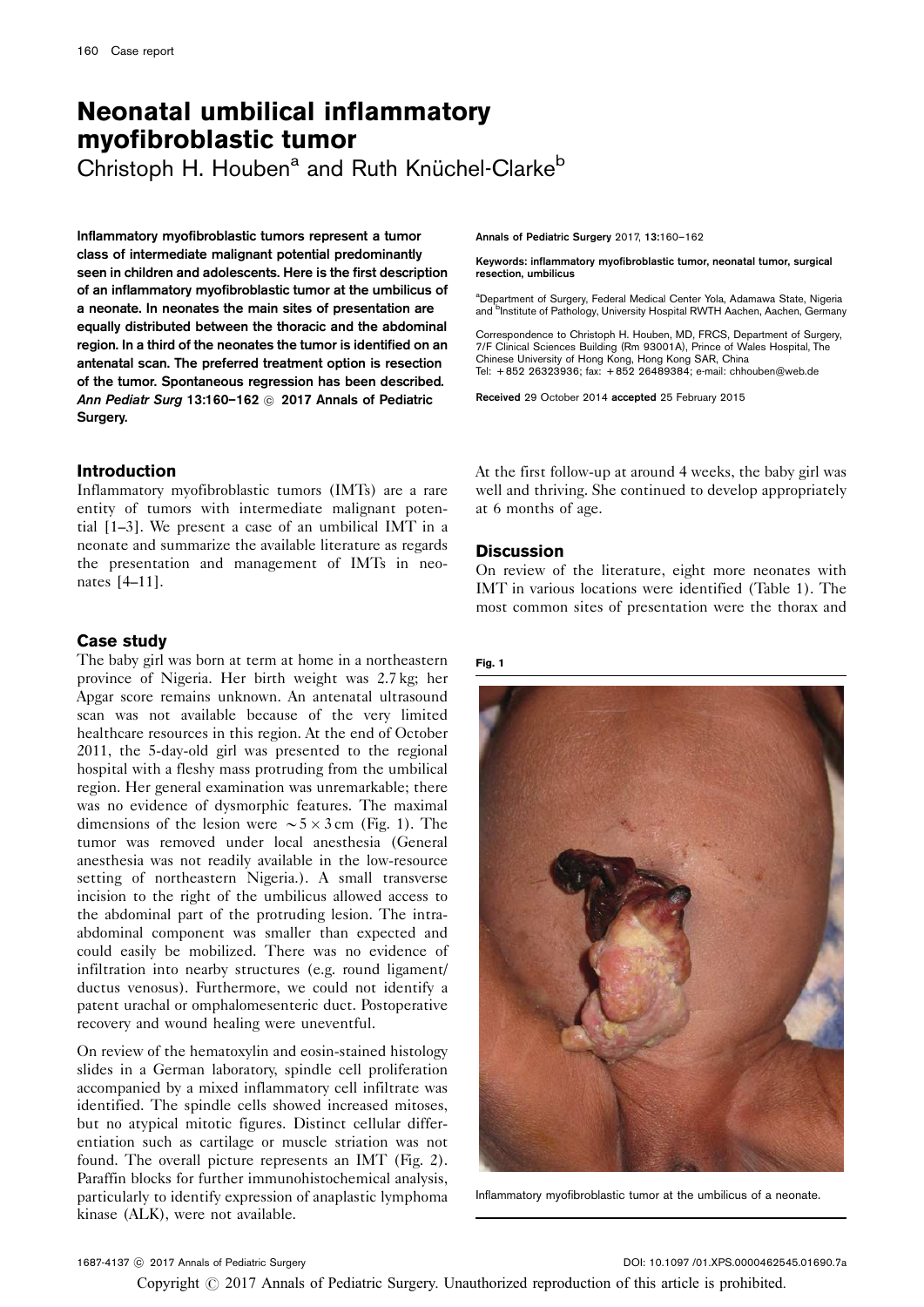<span id="page-1-0"></span>abdomen. Other anatomical regions were the brain, the parapharyngeal region, and the bladder [\[5,8,10\]](#page-2-0). Respiratory distress at birth is a leading symptom [\[4,7–9](#page-2-0)]. Antenatal identification of the tumor, or indirect signs of a lesion (e.g. hydrops), was observed in a third of the cases [\[6,7,9](#page-2-0)].

IMTs are a distinct entity within the group of so-called inflammatory pseudotumors [\[3](#page-2-0)]. IMTs are characterized by myofibroblastic spindle cells accompanied by an inflammatory infiltrate of variable degree [\[12](#page-2-0)]. IMT was first recognized in lung tissue by Brunn in 1939 and has since been identified in most organ systems [\[1,12–14](#page-2-0)]. Historically, IMTs were considered to arise as a result of an exaggerated reactive or reparative process to tissue injury [\[1](#page-2-0)]. However, since the identification of abnormalities on chromosome 2p23 leading to p80 and ALK expression in some IMTs, these tumors are considered neoplastic lesions with an intermediate neoplastic potential [\[10,15–17\]](#page-2-0). ALK expression is seen in around 50% of the tumors [\[2,10,15](#page-2-0)].

#### Fig. 2



Spindle cell pattern of inflammatory myofibroblastic tumor. (hematoxylin and eosin staining; main picture scale bar 300 µm; top right picture scale bar 1 mm).

There is evidence for local recurrence occurring in approximately a quarter of the affected patients; metastatic spread is rarely seen [\[3,17](#page-2-0)]. Overall, IMTs are most commonly seen in children and young adults, but they can occur throughout life [\[3,10\]](#page-2-0). Nearly two-thirds to three-quarters of the lesions are identified in the abdominopelvic region; one-fifth of the IMTs present in the thoracic cavity either affect the lungs directly or are located in the mediastinum [\[3,10](#page-2-0)].

The subgroup of neonates with IMT show an equal distribution between thoracic and abdominal presentation; probably a thoracic lesion is easily noticeable through symptoms such as respiratory distress compared with a relatively small abdominal mass (Table 1). Nevertheless, antenatal identification of the tumor was observed in a third of the cases [\[6,7,9\]](#page-2-0).

The mainstay of treatment is surgical resection [\[17](#page-2-0)]. Castañón et al.  $[9]$  $[9]$  reported a large left-sided thoracic tumor, which was embolized before its successful surgical removal. The 'Italian Cooperative Group Studies' reported experience with chemotherapy in a small group of patients – mainly teenagers – with recurrence, although with variable response [\[17\]](#page-2-0).

NSAIDs are being suggested as a treatment option because of their anti-inflammatory and antiangiogenic effects [\[18](#page-2-0)]. In some instances the use of NSAIDs resulted in tumor regression in older children, whereas others reported no response to NSAIDs [\[10,19\]](#page-2-0). Similarly, the anecdotal usage of steroids show mixed results: an elderly patient with a renal IMT showed a good response to steroids [\[20\]](#page-2-0). A neonate with a parapharngeal mass received steroids, which had no effect on the lesion; the baby died 5 weeks later of respiratory distress [\[8](#page-2-0)].

Spontaneous regression of the thoracic component after excision of the abdominal part of a multifocal IMT has been observed [\[7\]](#page-2-0).

Table 1 Inflammatory myofibroblastic tumors in neonates

| References          | Gestation/age/sex      | Presentation                                          | Location                                     | Treatment                                                                 | Follow-up       |
|---------------------|------------------------|-------------------------------------------------------|----------------------------------------------|---------------------------------------------------------------------------|-----------------|
| Alobeid et al. [4]  | 35 weeks/1 day/female  | Respiratory distress                                  | Right thoracic mass                          | Lobectomy                                                                 | 12 months (NED) |
| Asanuma et al. [5]  | FT/7 days/female       | Hematuria                                             | <b>Bladder</b>                               | Excision                                                                  | 12 months (NED) |
| Sirvent et al. [6]  | 39 weeks/4 months/male | Antenatal scan lumbar<br>mass                         | Lumbar region                                | Excision                                                                  | <b>NS</b>       |
| Thompson et al. [7] | 39 weeks/1 day/male    | Antenatal scan<br>abdominal and<br>thoracic mass      | Anterior abdominal wall<br>and thoracic mass | Excision of abdominal<br>tumor and regression<br>of thoracic<br>component | 6 years (NED)   |
| Klein et al. [8]    | 38 weeks/1 day/female  | Inspiratory stridor                                   | Pharynx                                      | Steroids only                                                             | 5 weeks (Died)  |
| Castañón et al. [9] | 38 weeks/1 day/male    | Antenatal scan<br>hydramnios,<br>respiratory distress | Left thoracic mass                           | Embolization and<br>excision                                              | 20 months (NED) |
| Coffin et al. [10]  | FT/3 weeks/male        | Unknown                                               | <b>Brain</b>                                 | Excision                                                                  | NS.             |
| Fragoso et al. [11] | NS/28 days/female      | Palpable abdominal<br>mass                            | Adrenal region                               | Excision of adrenal<br>mass and kidney                                    | 13 years (NED)  |
| This study (2015)   | FT/3 days/female       | Visible tumor                                         | Umbilicus                                    | Excision                                                                  | 6 months (NED)  |

Age, age at operation; FT, full term; NED, no evidence of disease; NS, not specified.